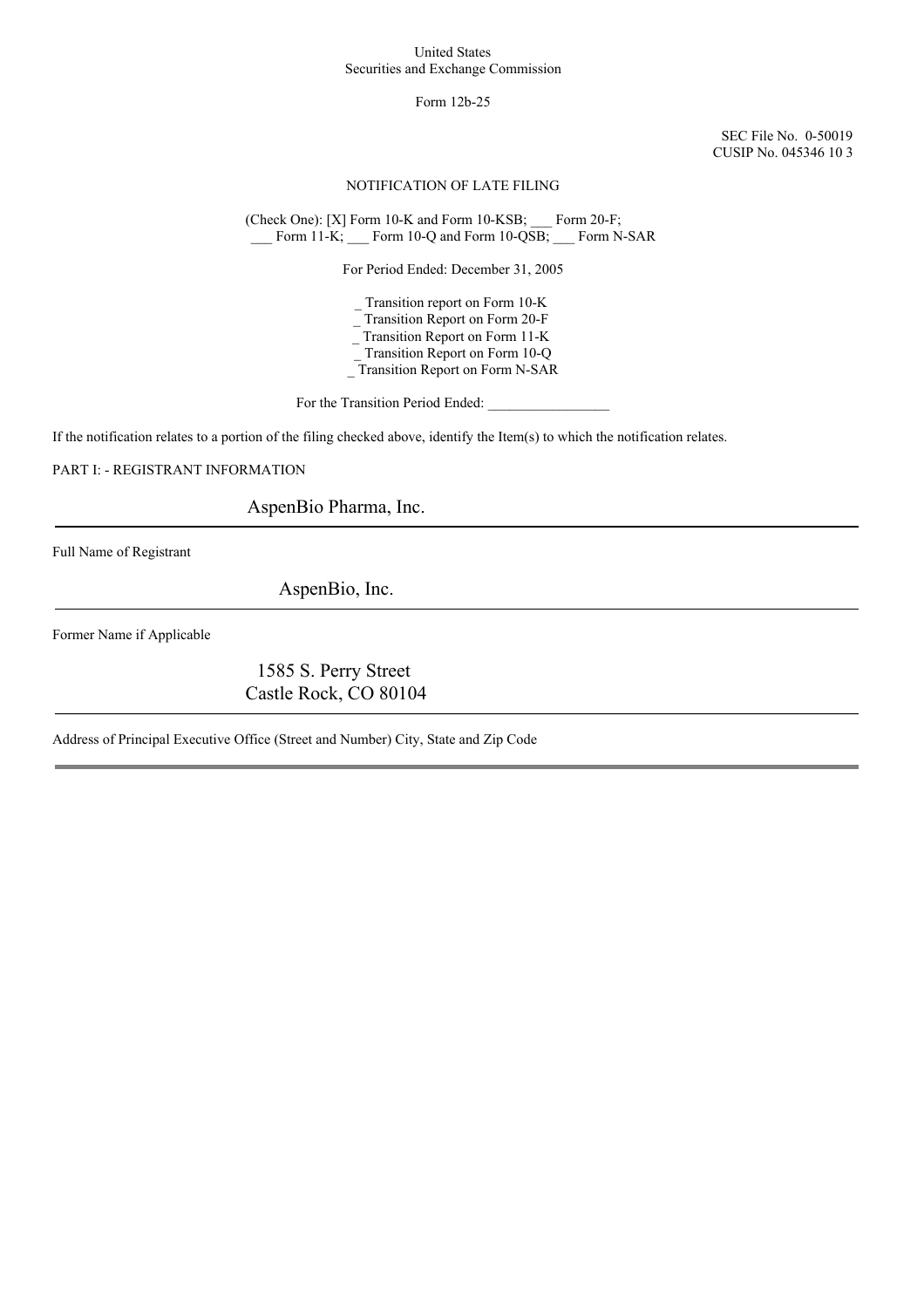### **PART II — RULES 12B-25(b) AND (c)**

If the subject report could not be filed without unreasonable effort or expense and the registrant seeks relief pursuant to Rule 12b-25(b), the following should be completed. (Check box if appropriate)

- \_\_\_ (a) The reasons described in reasonable detail in Part III of this form could not be eliminated without unreasonable effort or expense;
- X (b) The subject annual report, semi-annual report, transition report on Form 10-K, Form 20-F, Form 11-K or Form N-SAR, or portion thereof, will be filed on or before the fifteenth calendar day following the prescribed due date; or the subject quarterly report or transition report on Form 10-Q, or portion thereof, will be filed on or before the 5th calendar day after the prescribed due date; and
- $(c)$  The accountant's statement or other exhibit required by Rule 12b-25(c) has been attached if applicable.

#### **PART III — NARRATIVE**

State below in reasonable detail the reasons why Forms 10-K, 20-F, 10-Q, N-SAR, or the transition report or portion thereof, could not be filed within the prescribed time period.

Because of a delay in processing certain accounting documents, the Registrant's Report on Form 10-KSB regarding the year ended December 31, 2005 could not be timely filed without unreasonable effort or expense.

## **PART IV — OTHER INFORMATION**

(1) Name and telephone number of person to contact in regard to this notification.

| Jeffrey G. McGonegal | (303)       | 794-2000           |
|----------------------|-------------|--------------------|
| (Name)               | (Area Code) | (Telephone Number) |

(2) Have all other periodic reports required under Section 13 or 15(d) of the Securities Exchange Act of 1934 or Section 30 of the Investment Company Act of 1940 during the preceding 12 months or for such shorter period that the registrant was required to file such reports(s) been filed? If answer is no, identity report(s)

[X] Yes [ ] No

(3) Is it anticipated that any significant change in results of operations from the corresponding period for the last fiscal year will be reflected by the earnings statements to be included in the subject report or portion thereof?

[ ] Yes [X] No

If so, attach an explanation of the anticipated change, both narratively and quantitatively, and, if appropriate, state the reasons why a reasonable estimate of the results cannot be made.